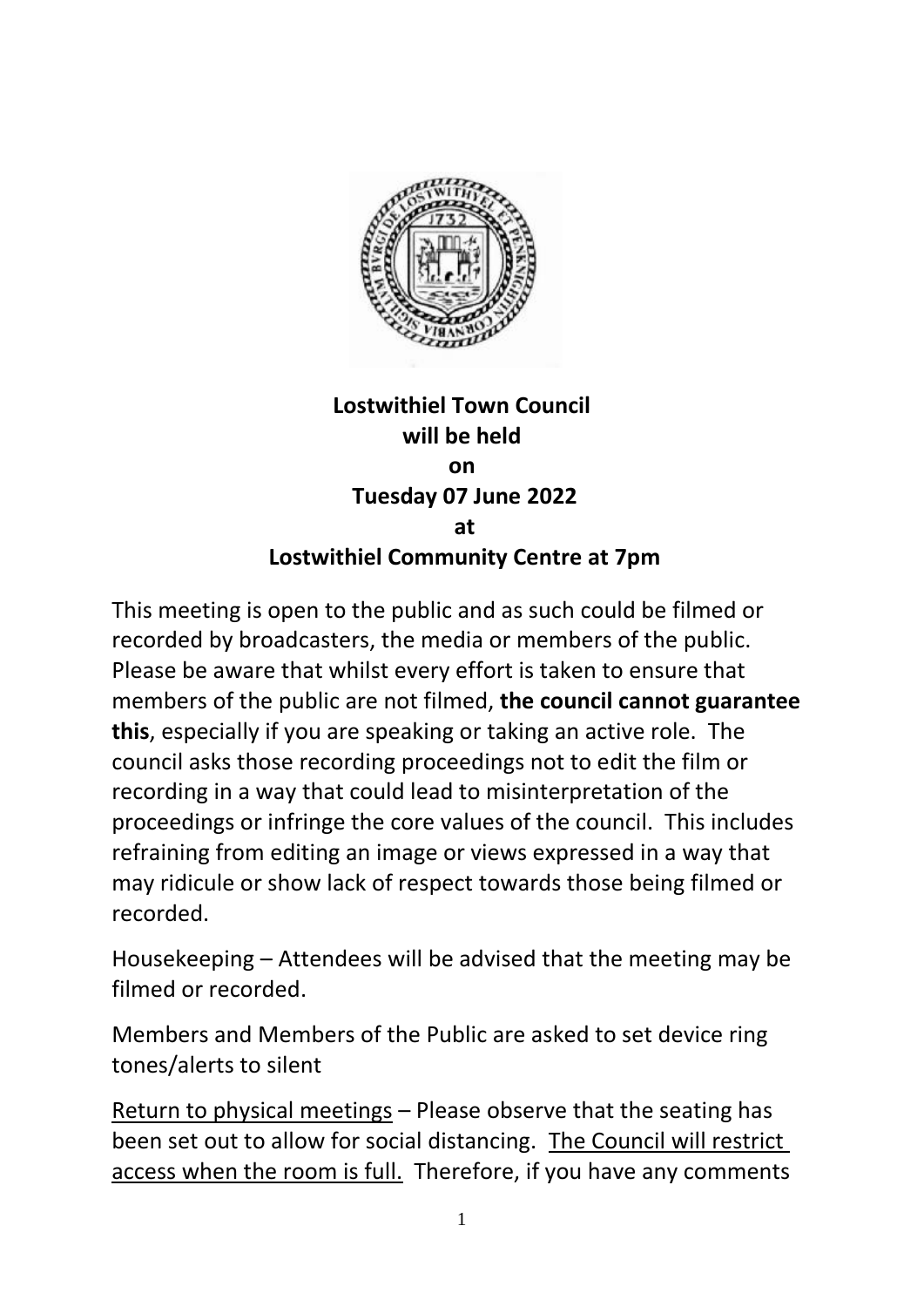regarding a particular agenda item you may wish to submit these comments to the Council in writing

[clerk@lostwithieltowncouncil.gov.uk](mailto:clerk@lostwithieltowncouncil.gov.uk) or if you are a member of a group you may wish to consider appointing a spokesperson.

- To receive the Cornwall Councillor Report
- Presentation by Situ8 and Mr David Collin regarding a proposed development of up to 6 family homes on land located at Rose Hill

## **Meeting Agenda**

- 1. Apologies to receive and accept Apologies of Absence.
- 2. To receive from Council Members any Declarations of Interest, written requests for new DPI dispensations and declarations of any gifts or hospitality.

Members are invited to declare disclosable pecuniary interests and other (non-registerable) interests in items on the agenda as required by Lostwithiel Town Council's Code of Conduct for Members and by the Localism Act 2011

3. Public Participation - Time allowed for members of the public to address the Council on matters on the agenda – Maximum time allowed 15 minutes.

Planning Applications & discussions – 'Whilst Members may express an opinion for or against the proposed development plans at this meeting Members minds are not closed and they will only come to a conclusion on whether they should support the scheme or offer an objection after they have listened to the full debate.'

4. To receive the minutes of the Extraordinary Council Meeting held on 12 May 2022.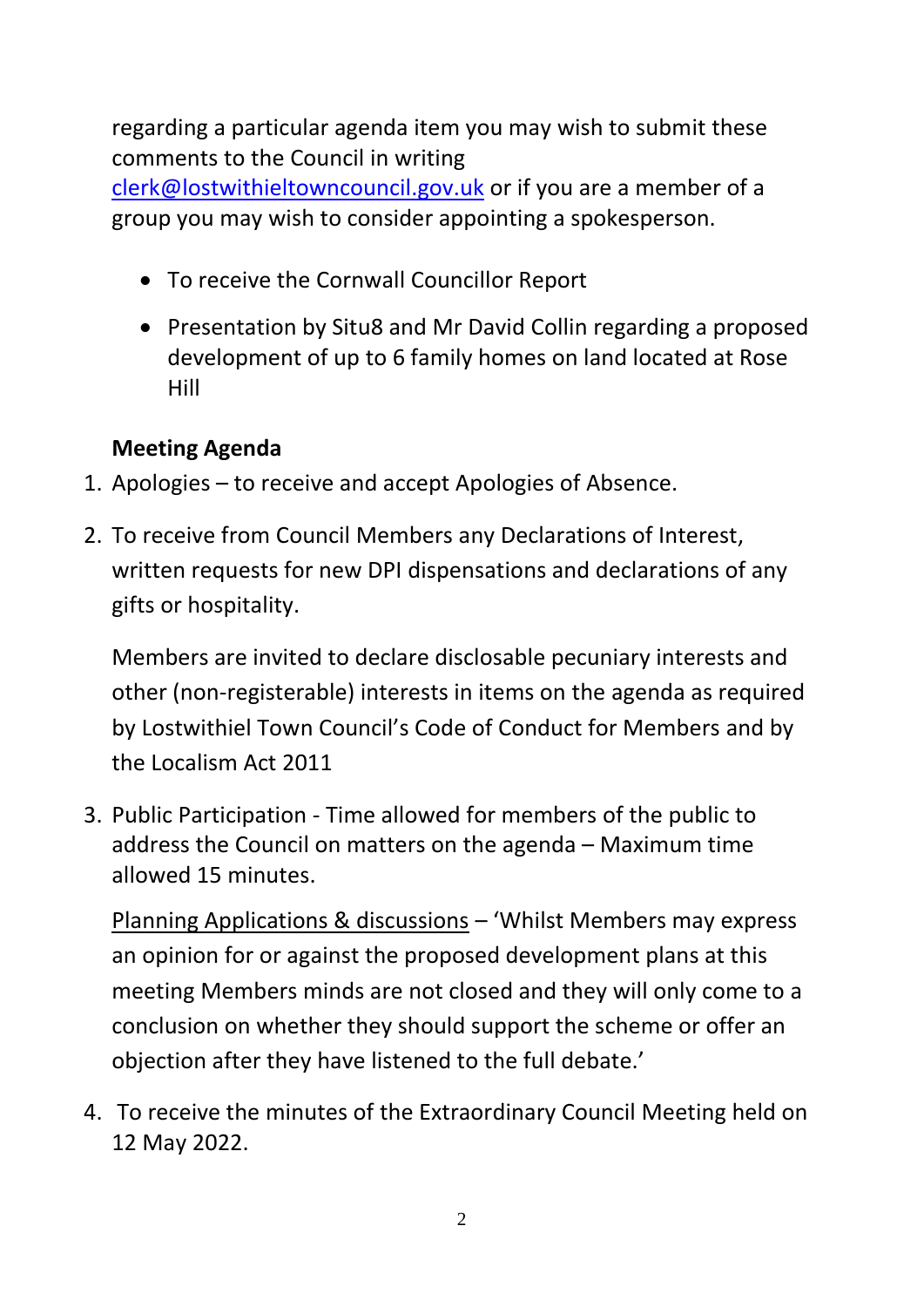- 5. To note the draft minutes of the Annual Town Meeting held on Tuesday 31 May 2022.
- 6. Planning applications
	- a) To consider planning applications

| PA22/02667 | 29 Summers Street Lostwithiel<br>'Variations to current dwelling' with<br>variation of Conditions 2 of decision<br>notice PA21/05899 dated 22/12/21                                                                                                                 |
|------------|---------------------------------------------------------------------------------------------------------------------------------------------------------------------------------------------------------------------------------------------------------------------|
| PA22/03715 | 32 Fore Street Lostwithiel<br>Alterations to provide new toilets<br>and tea room (mixed use A1 & A3)<br>with removal of Condition 4 in<br>respect of decision C2/01/01244<br>(relating to a limit on the floor area<br>permitted to be used for eating<br>purposes) |
| PA22/03807 | 15 Castle View Lostwithiel<br>Single-storey mono pitched side<br>extension.                                                                                                                                                                                         |
| PA22/04210 | Land North of the Yard, The Yard<br>Lostwithiel<br>Demolition of former industrial<br>building and erection of new<br>building to create 4no houses and<br>4no apartments with associated<br>parking                                                                |
| PA22/04372 | 6 Queen Street Lostwithiel<br>Retention of office and store<br>associated with accountancy<br>business                                                                                                                                                              |
| PA22/04543 | <b>Trenoweth Rose Hill Lostwithiel</b><br>Proposed loft conversion                                                                                                                                                                                                  |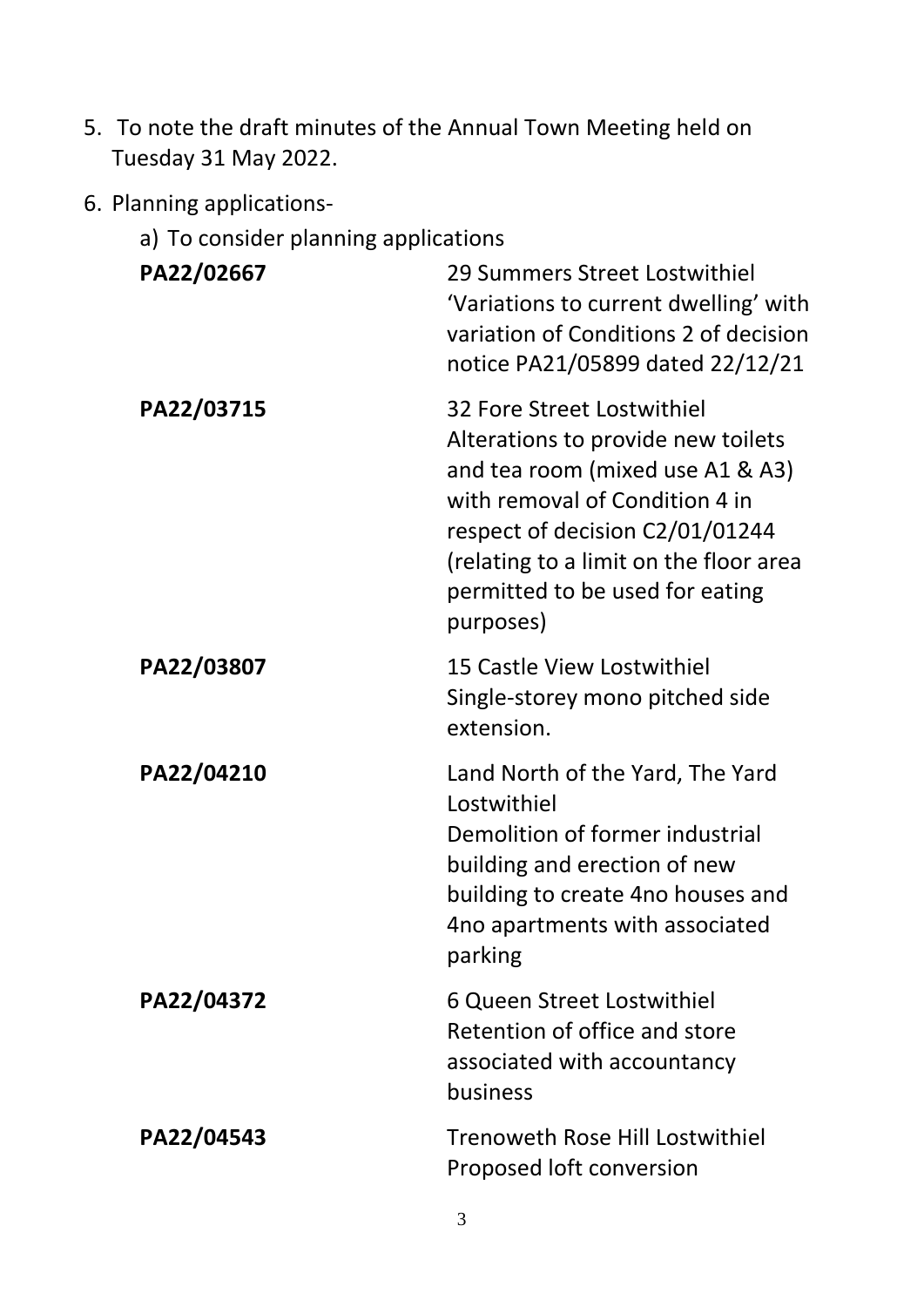| PA22/04707 | 2 Castle Hill Lostwithiel<br>Non-material amendment in<br>respect of decision notice<br>PA18/06217 dated 27/07/2018<br>remove slate hanging to north east<br>elevation and south west elevation<br>and retain as approved to north<br>west elevation. |
|------------|-------------------------------------------------------------------------------------------------------------------------------------------------------------------------------------------------------------------------------------------------------|
| PA22/00231 | Boslymon 12A Cott Road<br>Lostwithiel<br>Erection of decking to the rear of<br>the property                                                                                                                                                           |

- b) To consider any planning applications received since the publication of the agenda.
- 7. Falklands War Commemoration to consider approval of the use of the War Memorial area (including the flagpole) on Tuesday 14 June at 12 noon for a Veterans ceremony to commemorate the 40<sup>th</sup> Anniversary of the end of the Falklands War and to request the attendance of the Mayor and or Deputy Mayor in regalia.
- 8. Lostwithiel Town Council Meetings to consider if the Council wishes to maintain the current procedures and continue to conduct socially distanced meetings.
- 9. Coulson Park Memorial benches to agree to the specific sites identified.
- 10. Lostwithiel Community Centre to re-consider the request received to hire the King George V playing field on 30 July for sponsored football matches with the children in Kixx and the men's 1<sup>st</sup> & 2<sup>nd</sup> teams in the light of confirmation from Lostwithiel Rotary that they have no objection Lostwithiel Community Centre's use of the field up to 3pm.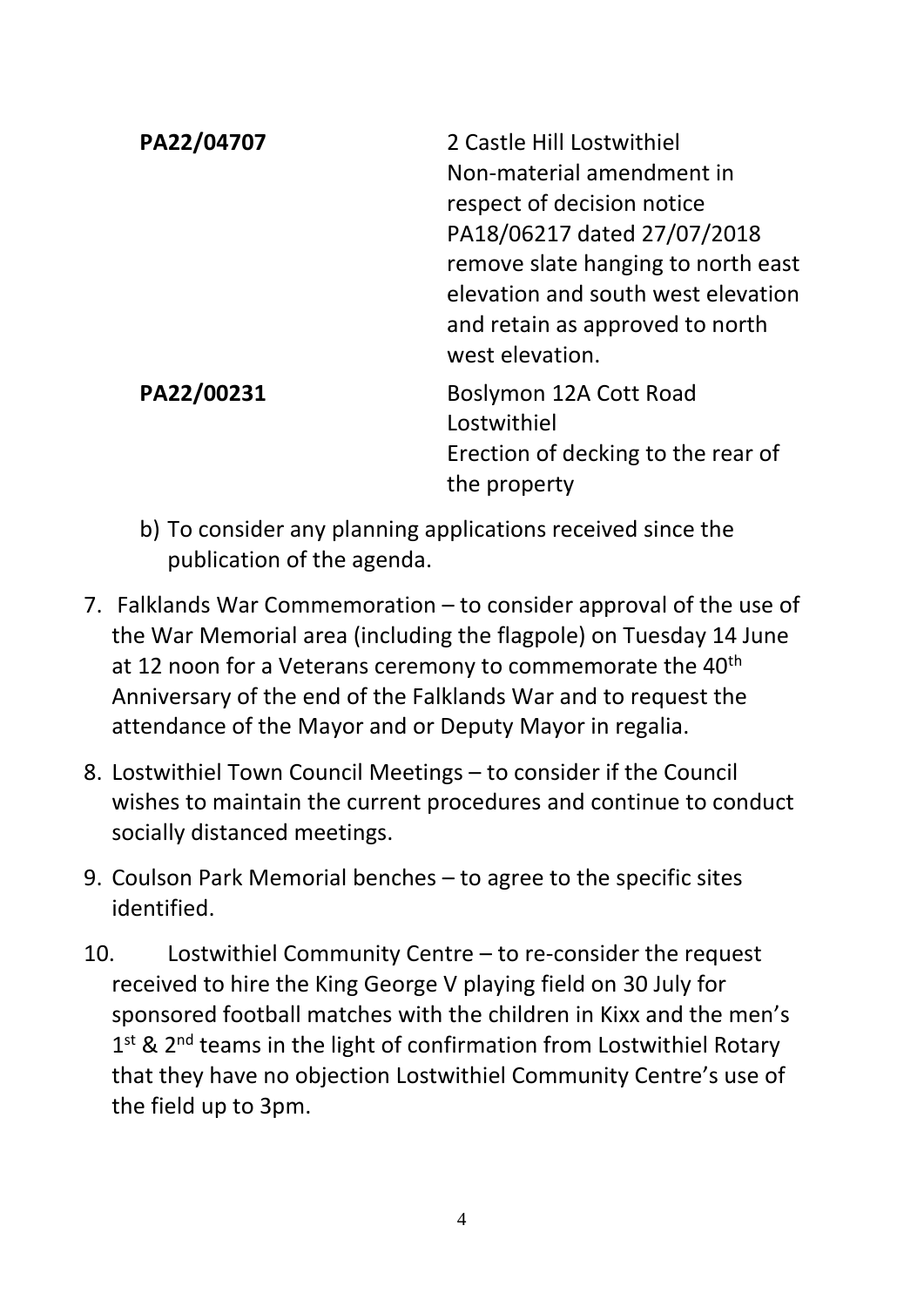- 11. King George V playing field basketball hoops to consider the request received to be allowed to affix Basketball England 'Projectswish' nets and cable ties to the current hoops and to further consider if the Council would be prepared to investigate the costs of repainting the court lines.
- 12. Electric Charging Points questionnaire to consider Lostwithiel LEAF's amendments and to consider an offer from Alison Fogg to attend the Council Meeting to be held on Tuesday 05 July to address the Council regarding Electric Vehicle Charging and renewable energy.
- 13. Cornwall Council St Blazey, Fowey & Lostwithiel Community Network Highways Schemes – to note the proposed Year 1 spend (details received 12 May).
- 14. Lanteglos-By-Fowey Parish Council to consider the request received to join forces to approach the local Government Ombudsman to elicit change from Cornwall Council in respect of allocation of social housing.
- 15. Lostwithiel Town Council Annual Review of Castle Hill Cemetery Fees 2022 – to consider approval of the revised fee table as drafted.
- 16. Year End Financial Report to consider approval of the report as drafted.
- 17. Annual Budget to resolve to carry forward the earmarked reserves as listed.
- 18. Lostwithiel Town Council Standing Orders and Financial Regulations – to note the alterations made in accordance with minute reference **008/22**.
- 19. Delegation to the Town Clerk to consider and approve if appropriate any amendments required to this policy.
- 20. Town Team website to consider payment of the deposit requested for the new Town Team website £180.00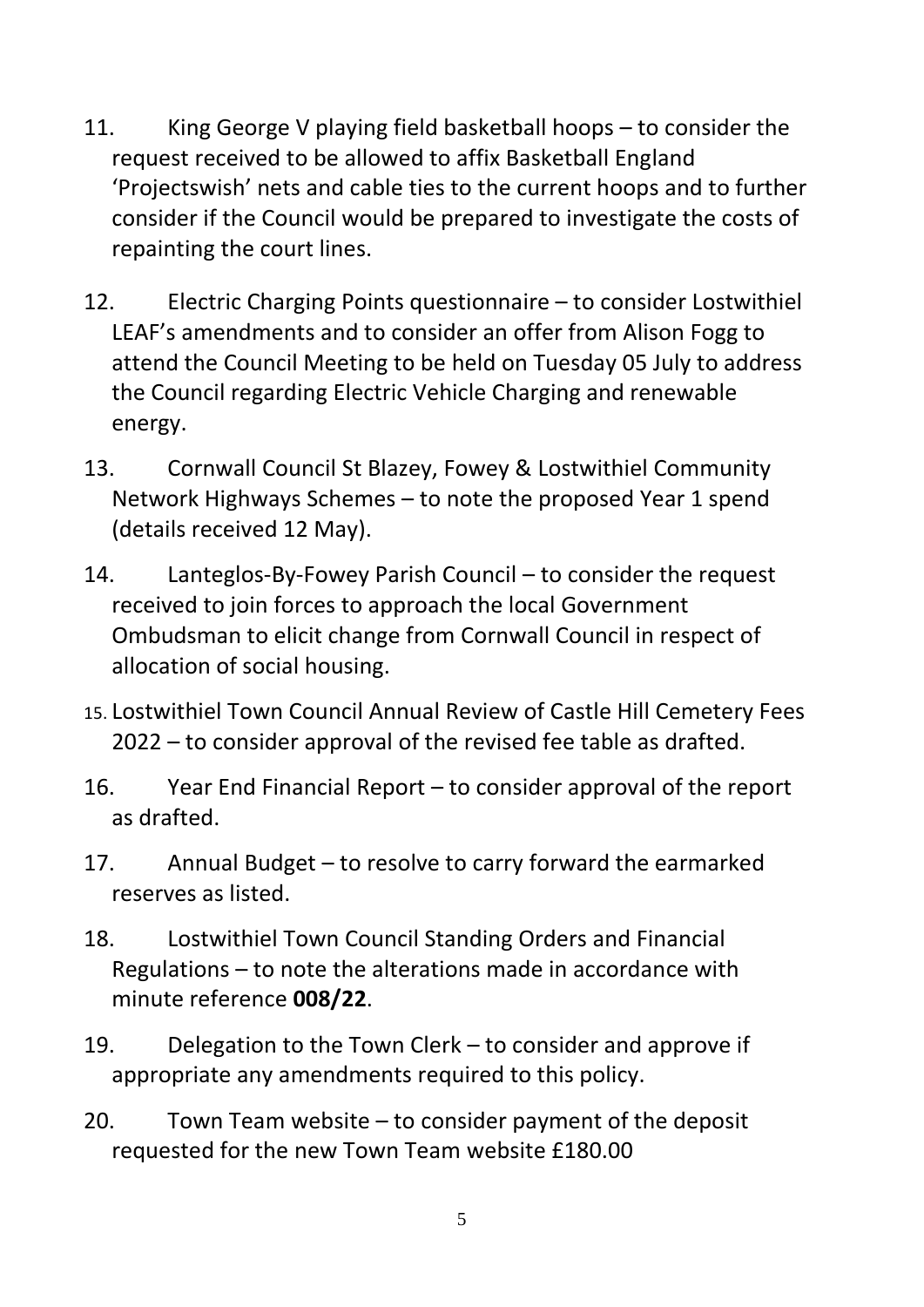- 21. Cornwall Council Public Spaces Protection Order Renewal of existing dog bans on beaches – to formulate Lostwithiel Town Council's response noting that the deadline is 17 June.
- 22. Cemetery/Allotment costings to consider the following: Allotments

a) Water provision – IBCs (new) £195 plus VAT plus delivery or 10,000l water butts above ground from £1,250 manual hand pumps to fit from £180.

b) Strim/mow all paths in new allotments initial cut £250 subsequent cuts £160 (maximum frequency 3 weeks) **Cemetery** 

- a) Fix loose concrete post £175,
- b) Remove from Cemetery all fallen post and rail fencing £220
- c) Mow new Cemetery area including strimming around fencing where necessary £230 per cut.
- 23. Scrations Lane/A390 bench to consider repairs
- 24. Parade & Medieval Bridge to consider the letter of complaint received.
- 25. Accounts & Finance
- a) To approve payment of the following: -

| <b>Cheque Ref</b>   | <b>Payee Name</b>    |                        | <b>Amount Paid</b> |
|---------------------|----------------------|------------------------|--------------------|
|                     | <b>Biffa</b>         | Cemetery bin           | £62.64             |
| <b>Direct Debit</b> |                      | collection             |                    |
| 101815              | Cormac               | Sexton duties          | £765.45            |
| 101816              | <b>EDF</b>           | Electric               | £228.38            |
| 101767              | <b>Flagmakers</b>    | <b>Union Jack Flag</b> | £178.32            |
| 101817              | A Inglefield         | Play inspections.      | £335.00            |
| 101818              | P Jarrett            | <b>Marigolds</b>       | £14.00             |
|                     | <b>Kales Tus Ltd</b> | Second Island          | £2280.00           |
| 101819              |                      | walkway repairs        |                    |
|                     | Lerryn Area          | Beating of the         | £77.50             |
| 101820              | <b>Minibus</b>       | <b>Bounds Minibus</b>  |                    |